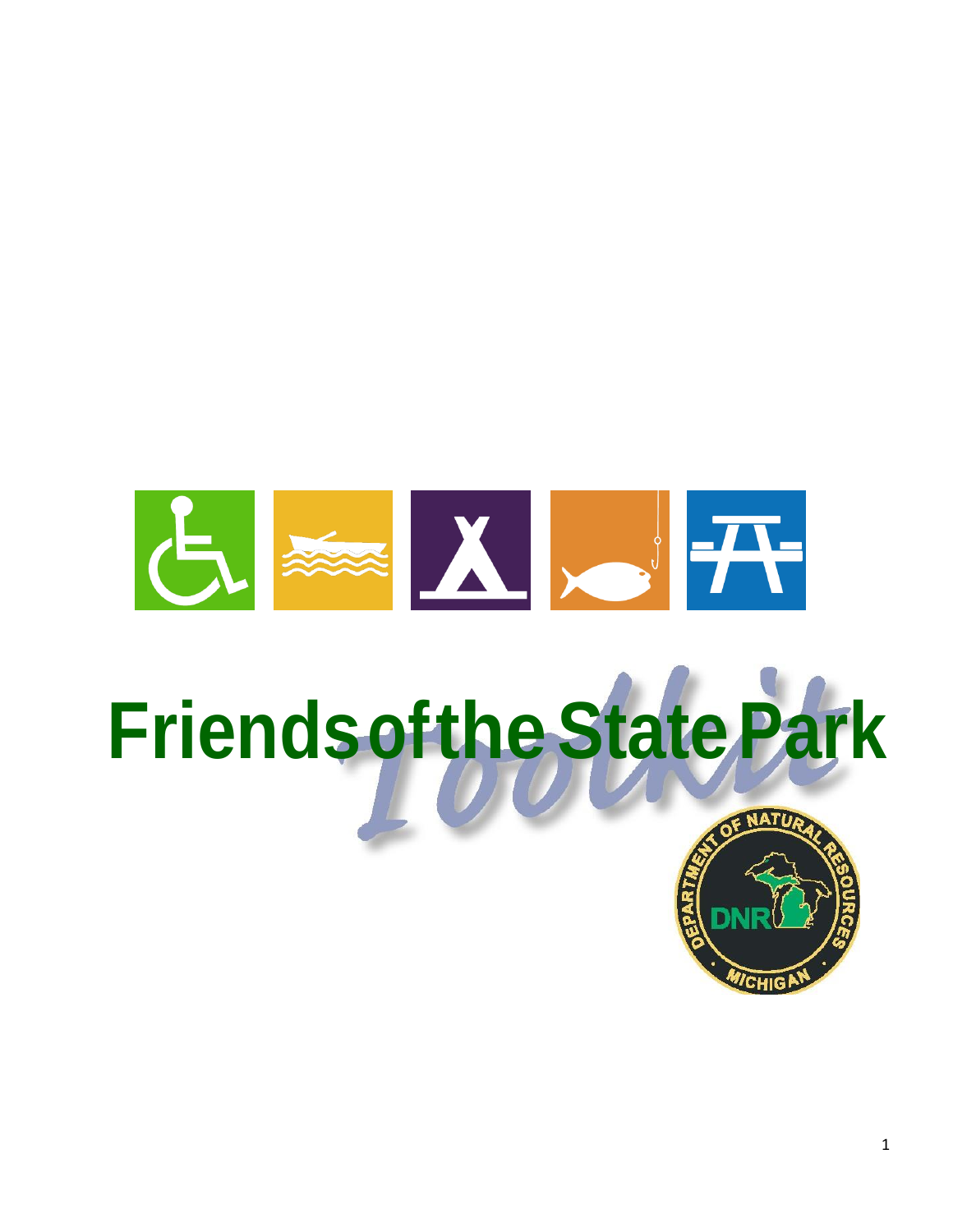# Table of Contents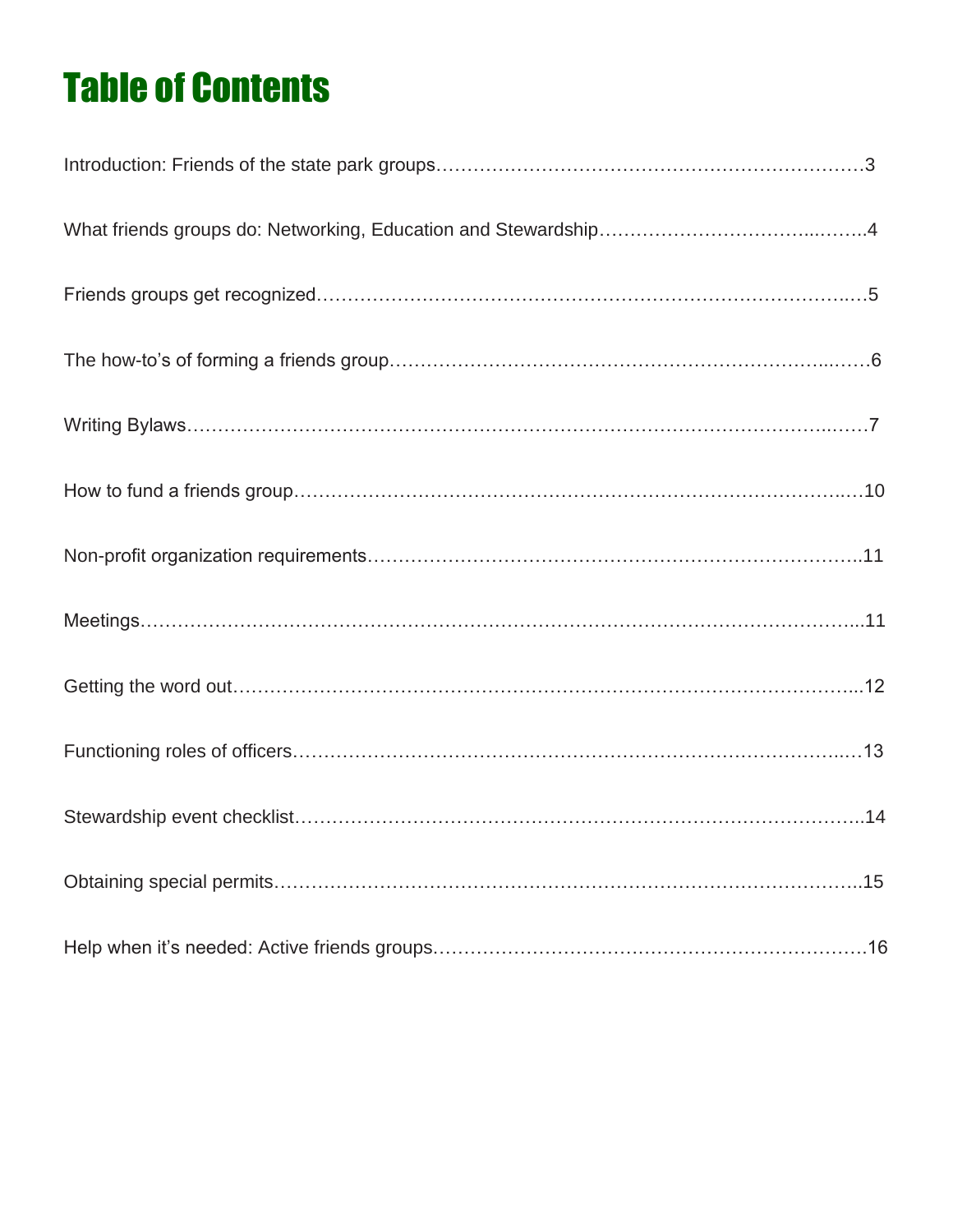### Introduction: Friends of the State Parks Groups

Chances are you've spent some quality time in Michigan state parks, recreation areas and forest campgrounds. Maybe you've camped in one or more of our 103 state parks or perhaps you've spent time hiking, biking, swimming, skiing, snowshoeing or participating in some of the many outdoor educational opportunities the Department of Natural Resources (DNR) offers. Naturally, you want more people to know about your favorite parks and experience similar adventures.

Maybe you just appreciate being able to get away from it all by getting out in Michigan's beautiful woods and waters. Just an afternoon of breathing in the clean air, the scent of fresh pine and a picnic or good book is enough to reconnect with nature, lift your spirits and set the world right again. The mini- escapes refresh and invigorate you, motivating you to keep trails cleared and the picnic tables in good repair for your next visit.

Perhaps the thought has crossed your mind that preserving Michigan's vast open space for future generations is a paramount responsibility of your own generation.

If any of these thoughts have occurred to you, you're already a friend of the parks, and we invite and encourage you to take your interest a step further.

Friends groups are nonprofit organizations that play an invaluable role in helping to preserve Michigan state parks and recreation areas by helping provide fundraising, recruiting volunteers, leading restoration projects and providing educational programming for the public.

Currently, less than 50 percent of Michigan state parks have active Friends of the Park groups. Some of these groups operate as official 501c3 nonprofit organizations. Some are very informal groups that gather for a common cause such as cleanup days or invasive species control.

Starting a group of your own may sound overwhelming - and we at the DNR understand that. The following pages contain lists of suggestions and ideas that can help you make some decisions about forming a Friends of the Park group. This guide is not intended as a list of requirements, but rather ideas and information to consider.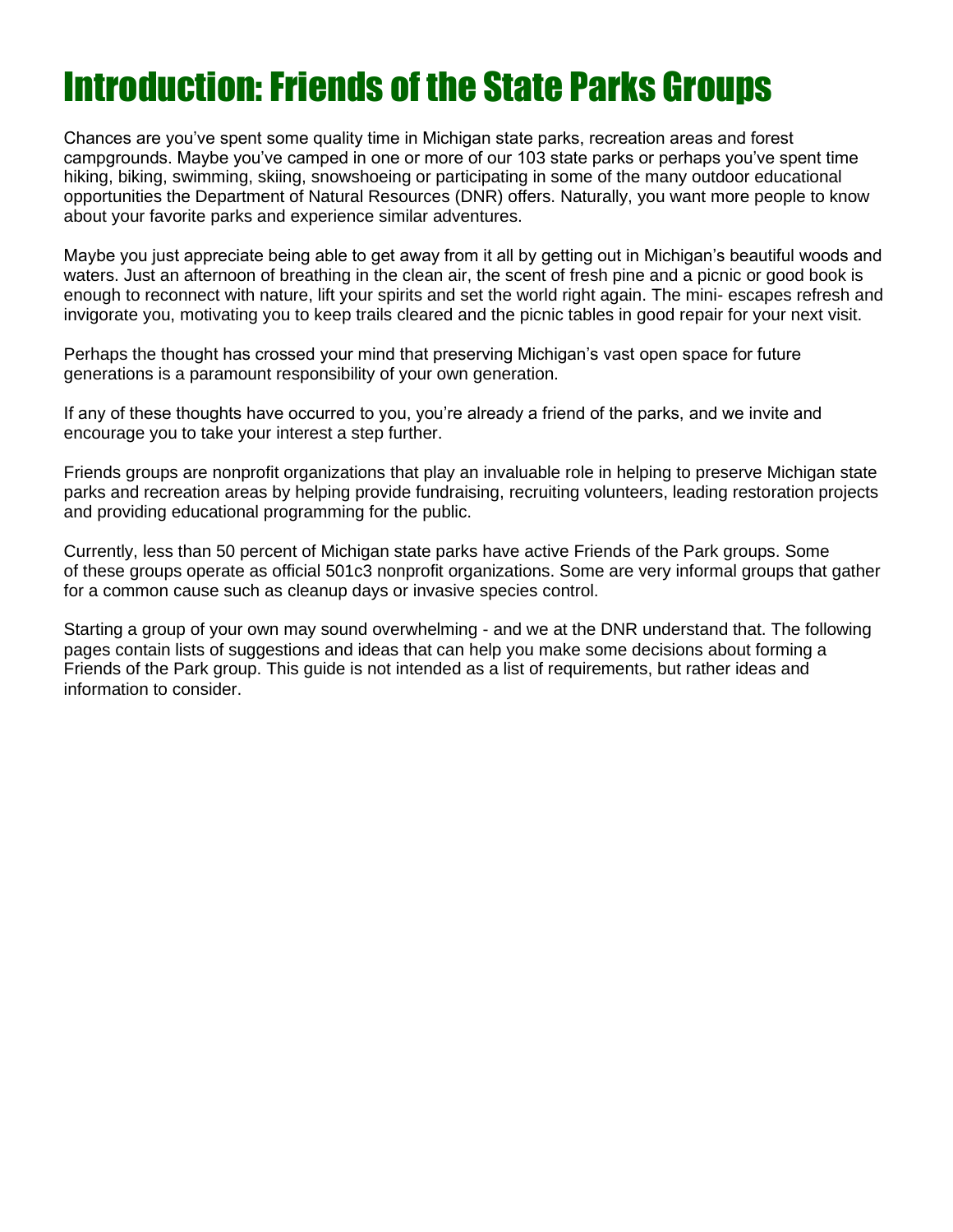### **What Friends Groups Do: Networking, Education and Stewardship**

Friends of the State Parks groups are vital leaders in these three areas:

#### **Networking**

- Coalitions and partnerships
- Conferences
- Fundraising
- Advocate for specific issues of the park or recreation area

#### **Education**

- Informational booths and activities at park or local events
- Social events to build awareness
- Form partnerships with schools, congregations and neighborhood groups
- Contribute to the interpretive and educational programs at the park through interpretive signage and programs including environmental education activities, seminars, lectures and more.

#### **Stewardship**

- Invasive species removal
- Native planting
- Stormwater projects
- Erosion control
- Litter patrol
- Habitat enhancement
- Providing financial support to the park for furtherance of its interpretive programs, facilities and resources by raising funds through membership fees, donations, sales special events and more

### Something to think about:

Agree on realistic projects and time frames. Park staff articulates the park's needs. The friends group uses its creativity and connections to help meet those needs. A good idea is to test some of these needs out on prospective board members and see which ones generate strong interest.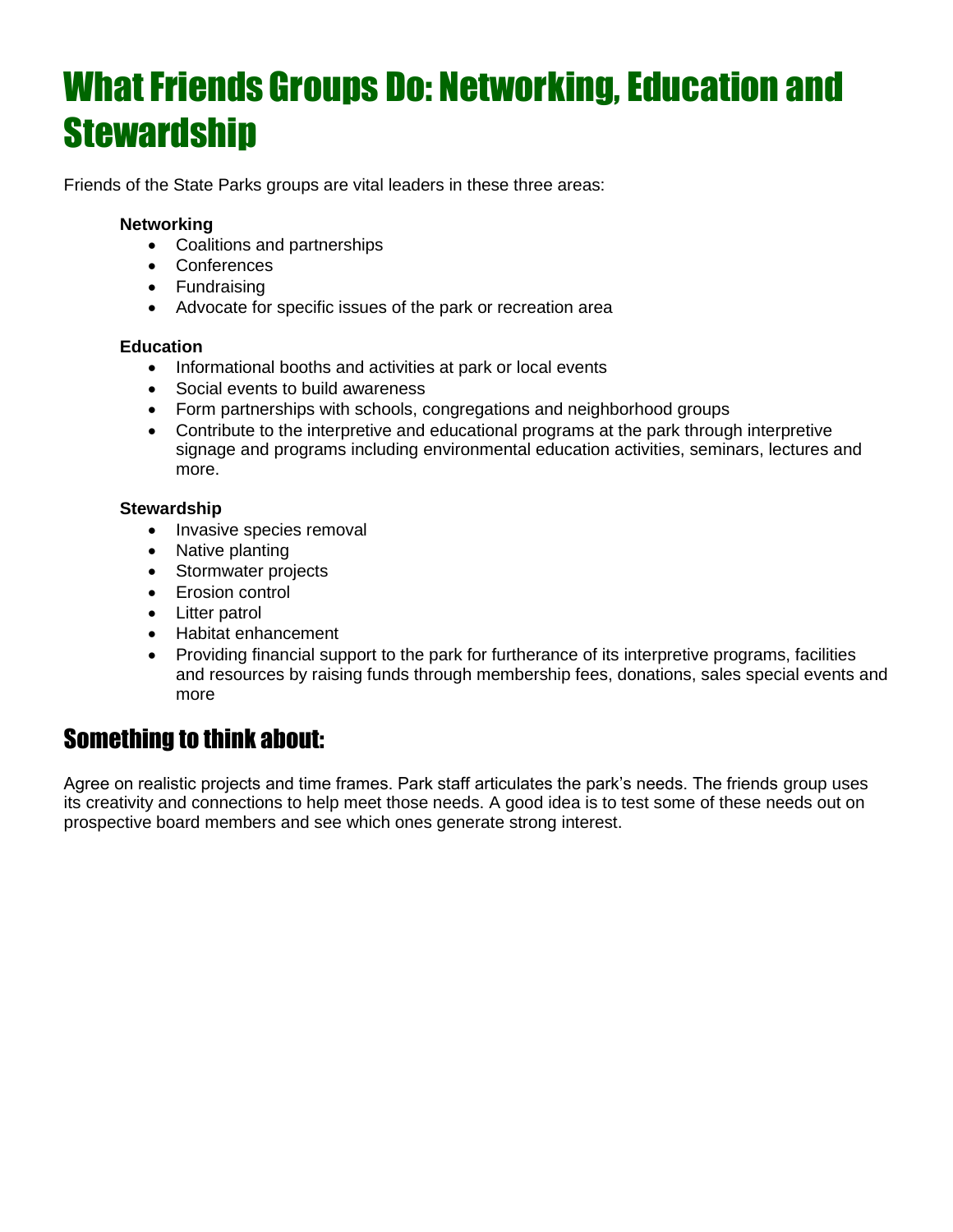# Friends groups get recognized:

The Friends of Michigan State Parks work hard to make state parks and recreation areas the places where local residents and visitors can find the maximum opportunity to enjoy the outdoors. Friends groups' efforts are appreciated and recognized, just as yours may be some day. The following are highlights from efforts done by our Friends Groups at their various parks.

#### **The Friends of Grand Haven State Park**

The group worked on many successful projects this year including securing two ADA walkways using the State Partnership Match Program, expanding the campground playground by purchasing two new items and adding vending machines and a drinking fountain to the park. The group raised \$1,700 at the 2015 Beach Volleyball Tournament. Other events and projects included the Kite Festival, Soccer in the Sand, Coast Guard Festival and work on the group's brochure and website design. Additional fundraising initiatives include wood and fire pit sales, can return program and tree planting program.



#### **The Friends of Van Riper and Craig Lake State Parks**

The group received a \$90,000 grant for playground equipment from Rio Tinto/Lundin and a Michigan Partnership Match of \$35,000 from The Department of Natural Resources. The main play structure was ordered and construction of the new playground will begin in the spring of 2016. The group is registered in the Schwan's Cares Program through February 2016 and is also registered in the Amazon Smiles Program. The group also partnered with a local Boy Scout Troop to take care of returnables on a 50/50 basis.

#### **The Ortonville Recreation Equestrian Association Friends Group**

The group held a Spring Work Bee day in May during which volunteers contributed to trail and campground projects. Some of these projects included clearing a blocked pond drainage culvert, opening a beaver dam, trimming tail overgrowth, removal of low hanging tree branches/dead trees and righting of several picket poles. Donation of equipment use and operation for this project included a tractor with bucket, 4-wheel utility vehicle, gas-powered and manual brush cutting tools. Volunteer hours totaled 290 hours between the work bee and time spent organizing and running special events at the Ortonville horse campground and equestrian trails. Lastly, the group completed funding of raising its match requirement (\$5,000) for the Michigan Partnership Match program awarded in 2014. They fully implemented a sponsorship program under which funds continue to be raised for current and future project work at the park.

#### **Note:**

Those interested in learning more about how to join an active friends group can contact that state park office for information. Those interested in starting a friends of the park group in their area can contact Promotional Agent, Michelle Coss, at [cossm@michigan.gov](mailto:cossm@michigan.gov) or at 517-881-5884 for information.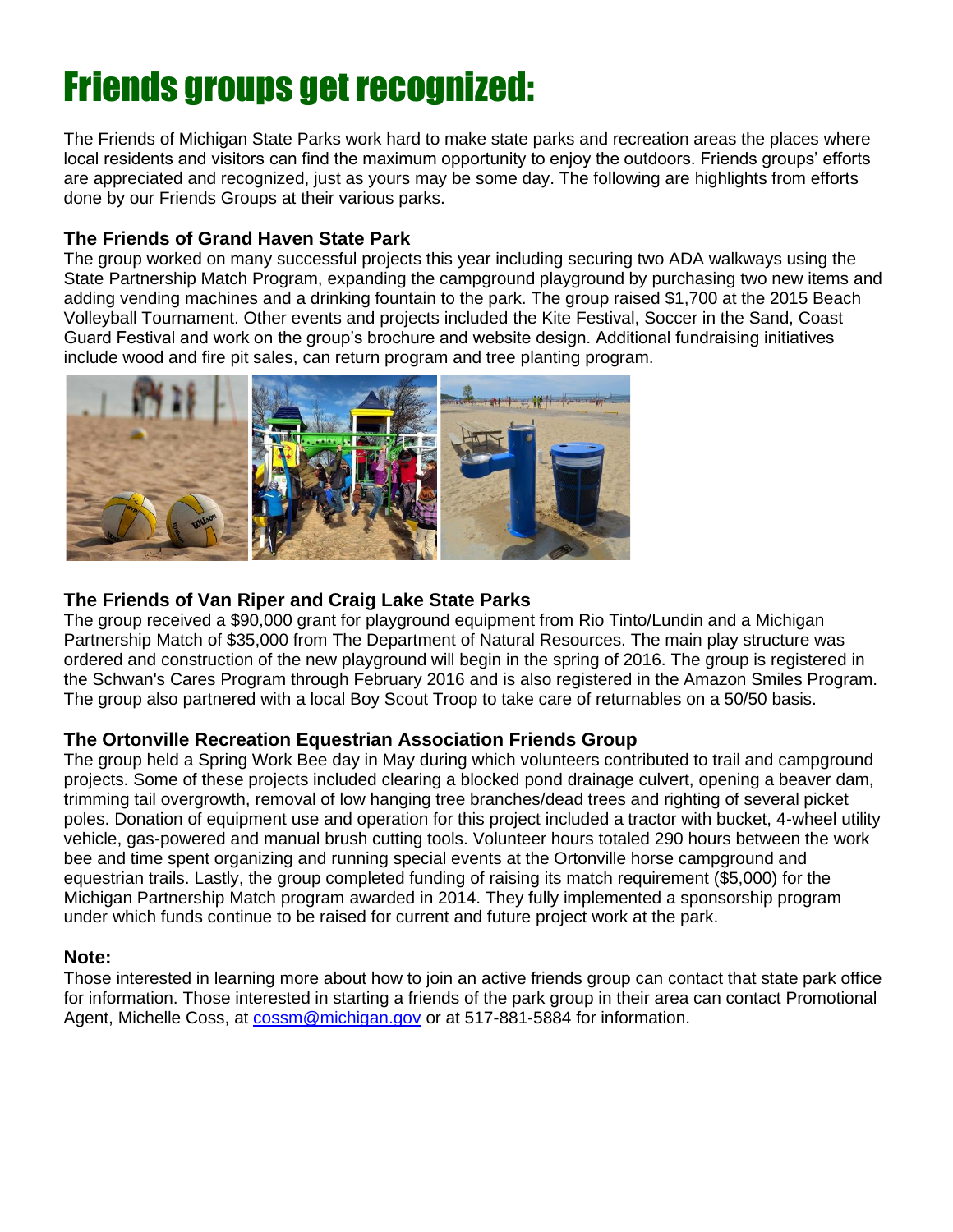# The how-to's of forming a friends group:

Friends Groups are generally defined as organizations established primarily to support a specific park area. While these groups vary in size, structure and priorities, they all operate in partnership with parks under a formal Memorandum of Understanding (MOU).

Friends groups benefit parks in various ways such as conducting fundraising efforts, providing volunteer services. assisting with resource management and preservation and publicizing important issues.

#### **Memorandum of Understanding (MOU):**

While there may be a multitude of organizations named "Friends of…" a state park, to be considered a bona fide park friends group, a friends group Memorandum of Understanding, or, at minimum, a project-specific relationship agreement must be in place between a state park and the friends organization. This agreement is the tool used to authorize the public association of the group with the park it supports in a way that assures donors, members and the public that their support of the organization supports the work of the park.

Determining factors in the success of a relationship between parks and friends groups are clarity of need, leadership, alignment and mutual respect and support. The park staff and the friends group board need to be prepared to invest in creating and sustaining a productive relationship.

#### **Start of a friends group:**

Friends groups can grow out of a community perception of a need or their creations can be triggered by conversations between a park supervisor and community leaders. In either case, the community champion and the park liaison must answer three questions in this order:

- "What do we want the friends group to do to support the park?"
- "Who should be on the friends board to make the right things happen, and how can we enlist their participation?"
- "Is the park leadership and staff willing to invest the time up-front and for the duration that it will take to ensure success in getting the friends group up and running and working with the park?

Once a decision has been made to pursue the idea of a friends group, the community champion and the park liaison will need to:

- 1. Decide what they want the friends group to be and do. Put it in writing as an initial draft and then involve park and potential friends in refining the vision, mission, goals and work plan and in taking ownership. Friends groups serve in a variety of roles. It is a good idea to start with the highest priority roles. You may want to concentrate on roles that provide opportunities to develop roots and credibility in the community. Most friends groups assume additional roles as they mature and have more capacity to take on additional challenges.
- 2. Decide on the name for the friends' group that communicates a place or program that people would be motivated to support. A good rule of thumb is to include the park or park cluster's name. You are establishing an identity and a brand that you want people to remember and make a positive association. The name should convey that it is an organization that people will give to versus one that suggests that it makes grants. Choices include Friends of ..., Conservancy, Trust, Fund, etc.
- 3. Recruit a founding board of three or four people. You need "doers" who will pitch in and help share the workload. Personalities are crucial. You need people you can work with and who can work together and with others. Try to get a lawyer and financial/accounting person on the founding board to assist with legal matters and fiduciary responsibilities. This founding board must be willing to be named as board officers president/ chairperson, vice-president, secretary and treasurer.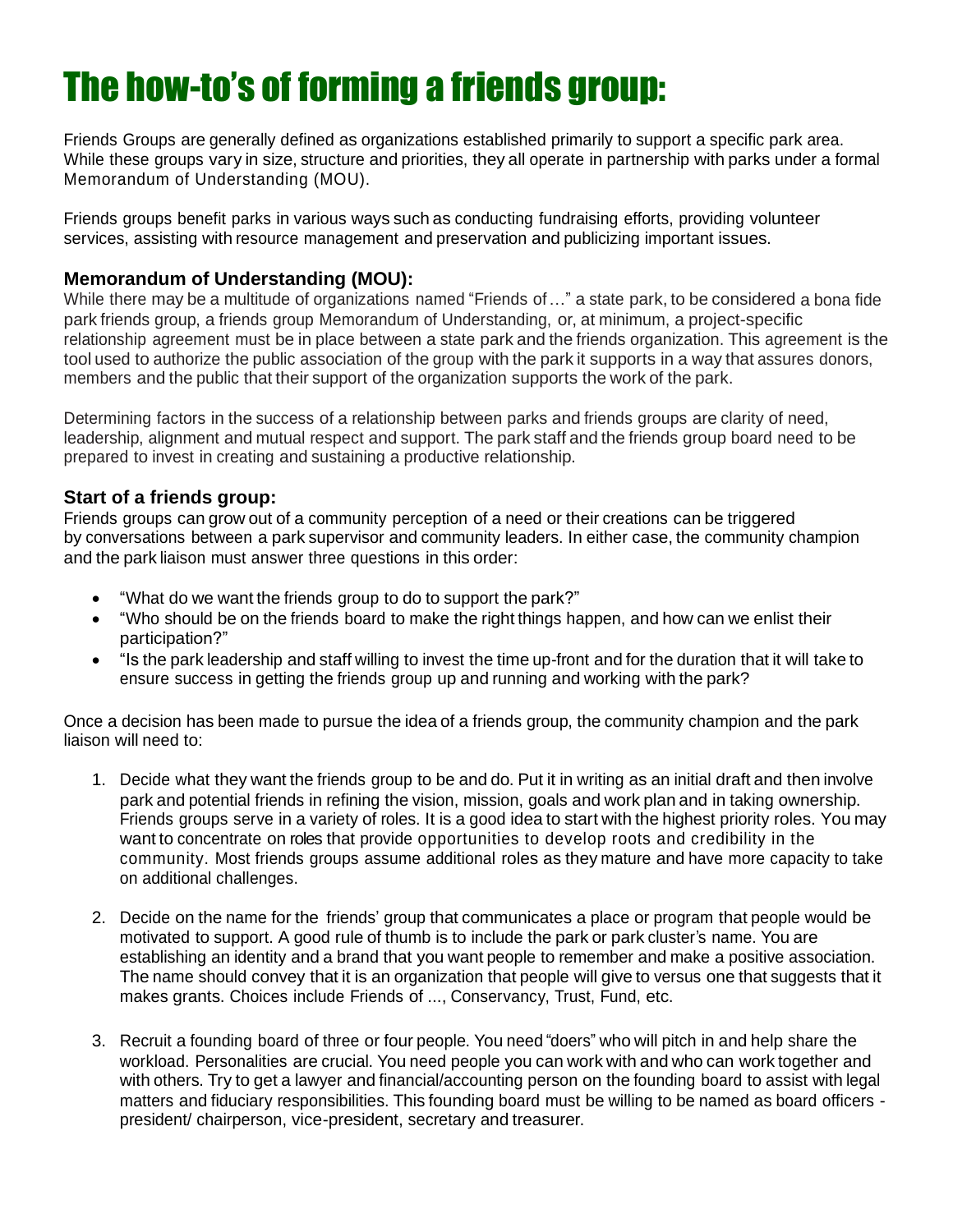# Writing Bylaws

Bylaws are rules adopted by an organization in order to regulate its own affairs and the behavior of its members. Below is a sample of a bylaws document that can be used as a guide or reference.

### Sample Bylaws Document

#### **Bylaws for the Friends of (Your park or Recreation Area**)

#### **ARTICLE I**

Your group's name

#### **ARTICLE II**

**Purposes** 

Said Corporation is organized exclusively for educational purposes and the making of distributions to Corporations that qualify as exempt corporations under section 501 (c)(3) of the federal tax code. Included in the purposes stated above shall be the promotion of recreational, natural and interpretive activities of the state parks and recreation areas in the Michigan Department of Natural Resources, principally (your park or recreation area).

#### **ARTICLE III**

Membership

Membership shall be open to anyone subscribing to the purposes of the organization who pays the dues fixed by the Board of Directors.

#### **ARTICLE IV**

Board of Directors

#### **Section 1**

The Board of Directors shall be composed of up to 15 voting members plus the (park or recreation area) park manager and park interpreter or naturalist who shall be ex-officio members of the Board of Directors but shall not vote.

#### **Section 2**

Directors shall be elected by the Board of Directors at the regular or a special Section 3. At the first meeting of the appropriate year, the Board of Directors shall elect a president, vice-president, secretary and treasurer from among its number. Each officer shall be elected for a term of two (2) years.

#### **ARTICLE V**

Duties of the Board of Directors

#### **Section 1**

The Board of Directors shall:

- Have general supervision of the affairs of the organization
- Make recommendations for action on such items as budget, projects and proposed non-budget expenditures over \$100
- In the event of a vacancy on the Board of Directors or in any office, fill the vacancy for the unexpired term
- Where the secretary or treasurer has failed to provide timely reports as deemed necessary by the Board of Directors, to name a replacement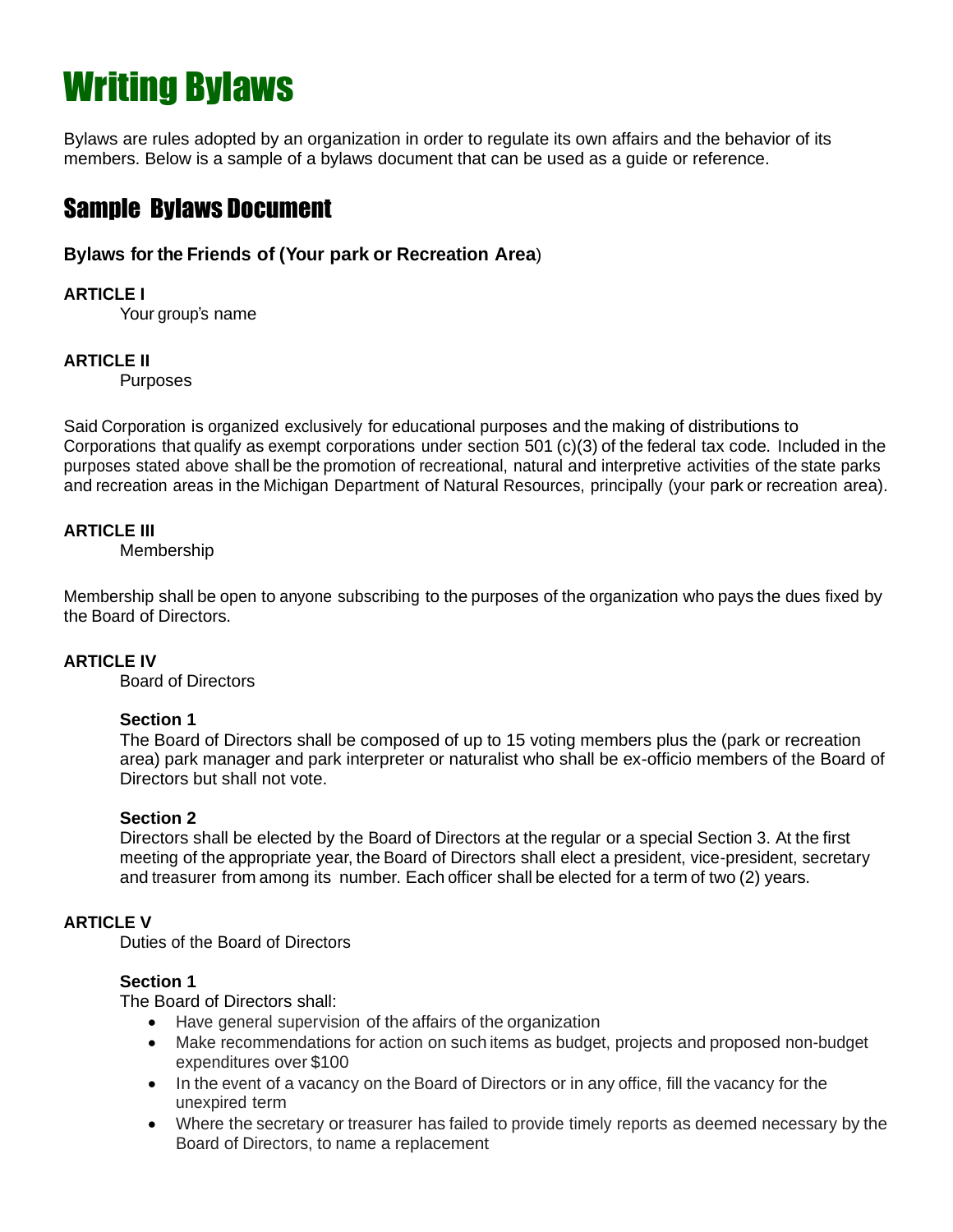- Establish the purposes of all committees
- Direct the audit of the treasurer's records at least once annually
- Perform such other duties as may be prescribed by the bylaws or by law.

#### **ARTICLE VI**

Duties of Officers: See a list of duties of officers in this booklet on page 13.

#### **ARTICLE VII**

**Meetings** 

#### **Section 1**

Regular meetings of the Board of Directors shall be held as fixed by the Board. At least one annual membership meeting shall be held. Special meetings of the Board of Directors or of the organization may be called by the president or at the request of two directors.

#### **Section 2**

A quorum at any meeting of the Board of Directors shall consist of a majority of directors. Except where otherwise prescribed in the bylaws, decisions shall be made at meetings, or via email, by majority vote.

#### **Section 3**

Notice for any special meeting of the Board of Directors must be provided to the directors at least three days prior to the meeting.

#### **Section 4**

Notice for any special membership meeting of the organization must be provided in writing to the membership at least 10 days in advance of the meeting.

#### **ARTICLE VIII**

Removal from office or Board of Directors

Any officer may be removed from office by a 2/3 vote of the Board of Directors. Any director who is absent from three consecutive meetings of the board without excuse may be replaced by a majority vote of the Board of Directors.

#### **ARTICLE IX**

**Dues** 

The annual dues of the members shall be determined from year to year, the amount to be fixed by the Board of Directors.

#### **ARTICLE X**

Fiscal year

The fiscal year of this organization shall be from January 1 to December 31.

#### **ARTICLE XI**

Fiscal policy

#### **Section 1**

The Board of Directors must approve all expenses of the organization as outlined below prior to the treasurer making disbursements:

- All new ventures in the activities of the organization, such as:
- A major publication
- Handling of a possible controversial sales item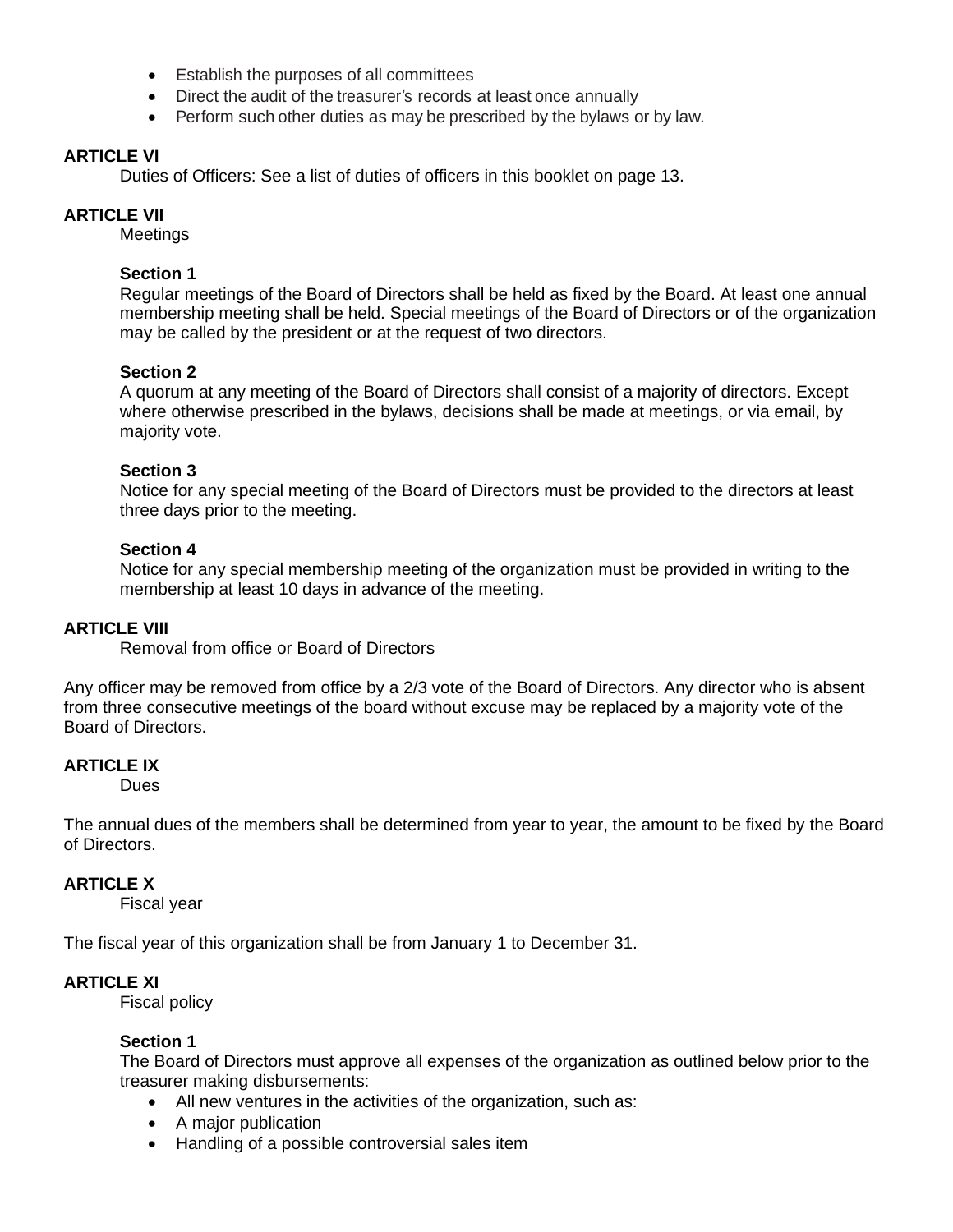- The purchase of costly objects for the museums
- The development of interpretive facilities in any other locations
- The purchase of land

#### **Section 2**

Whenever the cash balances of the organization are deemed to be in excess of actual needs for the immediate future, the Board of Directors may authorize the investment of any surpluses in United States government bonds and/or in savings accounts in bank where deposits are guaranteed by the Federal Government. Such deposits shall be made in the name of the organization with authority for the making of deposits and withdrawals vested in the President and Treasurer of the organization. The Board of Directors is further empowered to authorize loan or donations to other cooperating organizations for the purpose of furthering their educational work therein, when deemed advisable.

#### **Section 3**

There shall be no cash disbursements except from petty cash funds which are authorized for this use. The amount of the petty cash shall be established by the Board of Directors. Reimbursement to the petty cash fund shall be made by check at any time by request to the Treasurer. Such reimbursements must be supported by valid receipts to cover all expenditures made from the fund.

#### **Section 4**

Since this friends organization has been established to benefit the (your park or recreation area) and operates using property owned by the state, the Parks and Recreation Division of the Michigan Department of Natural Resources shall be duly authorized to examine the records and review the internal controls of the business operation of the organization and to evaluate the benefits occurring from this cooperative effort.

#### **Section 5**

The organization's operation in (your park or recreation area) is dependent upon a formal agreement as a cooperating education society with the Parks and Recreation Division of the Michigan Department of Natural Resources.

#### **ARTICLE XII**

**Dissolution** 

Upon the dissolution of the Corporation, assets shall be distributed to the State Of Michigan, Department of Natural Resources, Parks & Recreation Division, for one or more exempt purposes within the meaning of section 501 (c) (3) of the Internal Revenue Code, or corresponding section of any future federal tax code, after proper payment of any claims against the Corporation for proper purposes. Any such assets not disposed of shall be disposed of by the Circuit Court of the county in which the principle office of the Corporation is then located, exclusively for such purposes or to such Corporation or Corporations, as said Court shall determine, which are organized and operated exclusively for exempt purposes.

#### **ARTICLE XIII**

Amendments

These bylaws may be amended by a majority vote of the Directors at a regular or special meeting of the Board of Directors, provided that the proposed amendments shall have been submitted in writing to each Director at least five (5) days before the meeting.

(DATE)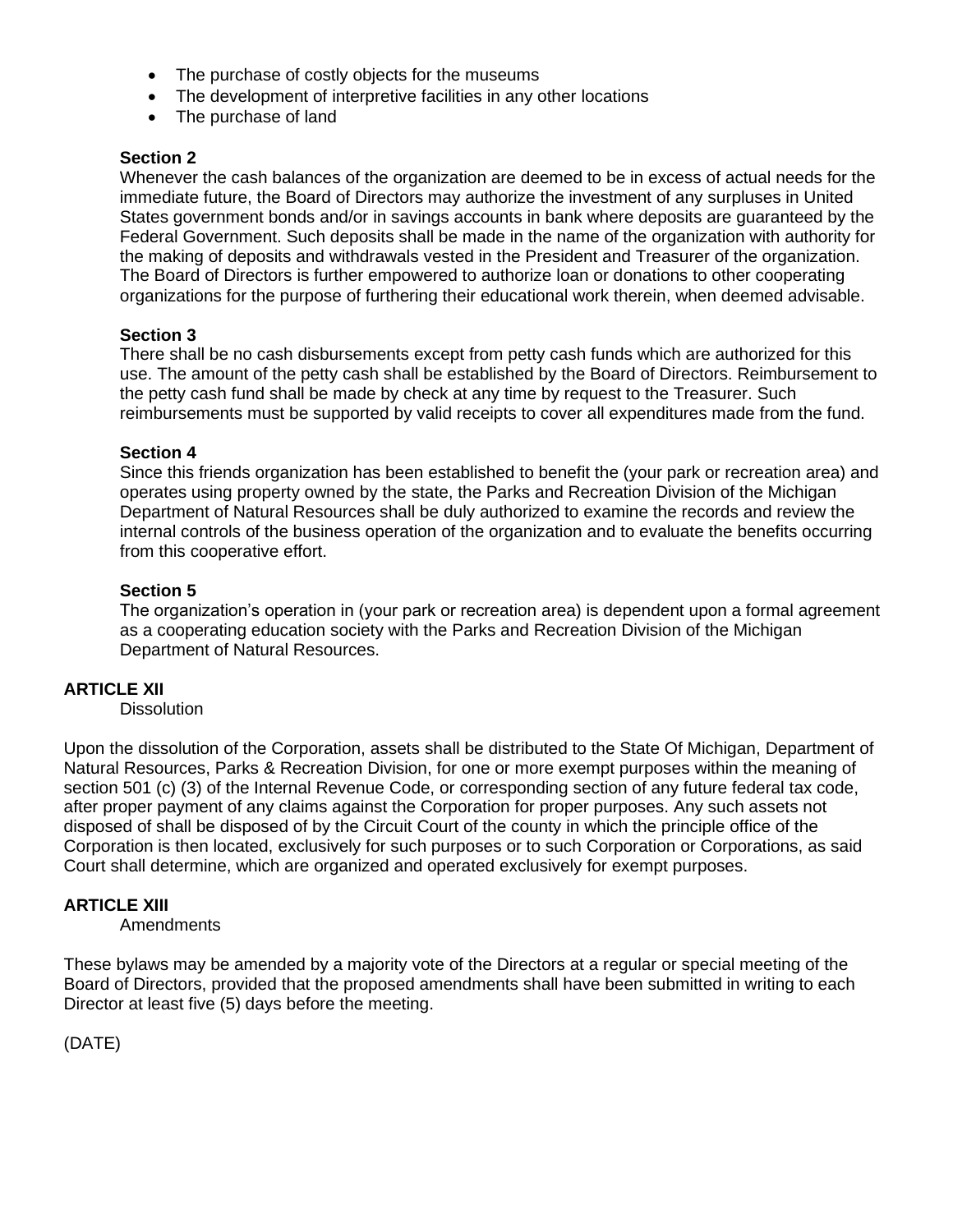### How to fund a friends group

Plan how the friends group is going to pay its expenses from the beginning.

The group may decide to use a combination of contributed and earned income. The park may provide some support services until the friends group can attract startup and operating funds. Most successful boards have staff supported by annual contributed funds and earned income. A good rule of thumb is that you want to generate earned income sufficient to cover staff costs.

Startup friends groups can often attract capacity building grants that can be used to fledge a startup. The investment philosophy behind this kind of grant is that a new organization worth its salt should be able to become financially viable in three years. Most fundraising requires some up front funds.

Likewise, the friends' group startup may have appeal to corporations or businesses willing to donate probono expertise, professional services and in-kind donations of supplies and equipment based on their product lines. Examples include legal, publicity, marketing, accounting and publishing services.

In conceiving earned income possibilities, the park and friends group should discuss the development of marketable products that help communicate the park's themes. There may be opportunities for on-site sales working in partnership with the park's concessionaire or cooperating association. Local, national and regional distributors can be an excellent wholesale source and outside-the-park retail operations and the Internet can provide alternative sales venues. It should be noted that there are startup, inventory, management and marketing costs associated with product development but the rewards are often great.

Michigan Community Foundations: [http://www.forgoodforever.org/.](http://www.forgoodforever.org/) There is usually a Community Foundation located in each county that could be approached for start-up funds project support. Meeting with representatives of these organizations is a good way to start your efforts in searching out funding to not only start up your friends group, but to also support your efforts later.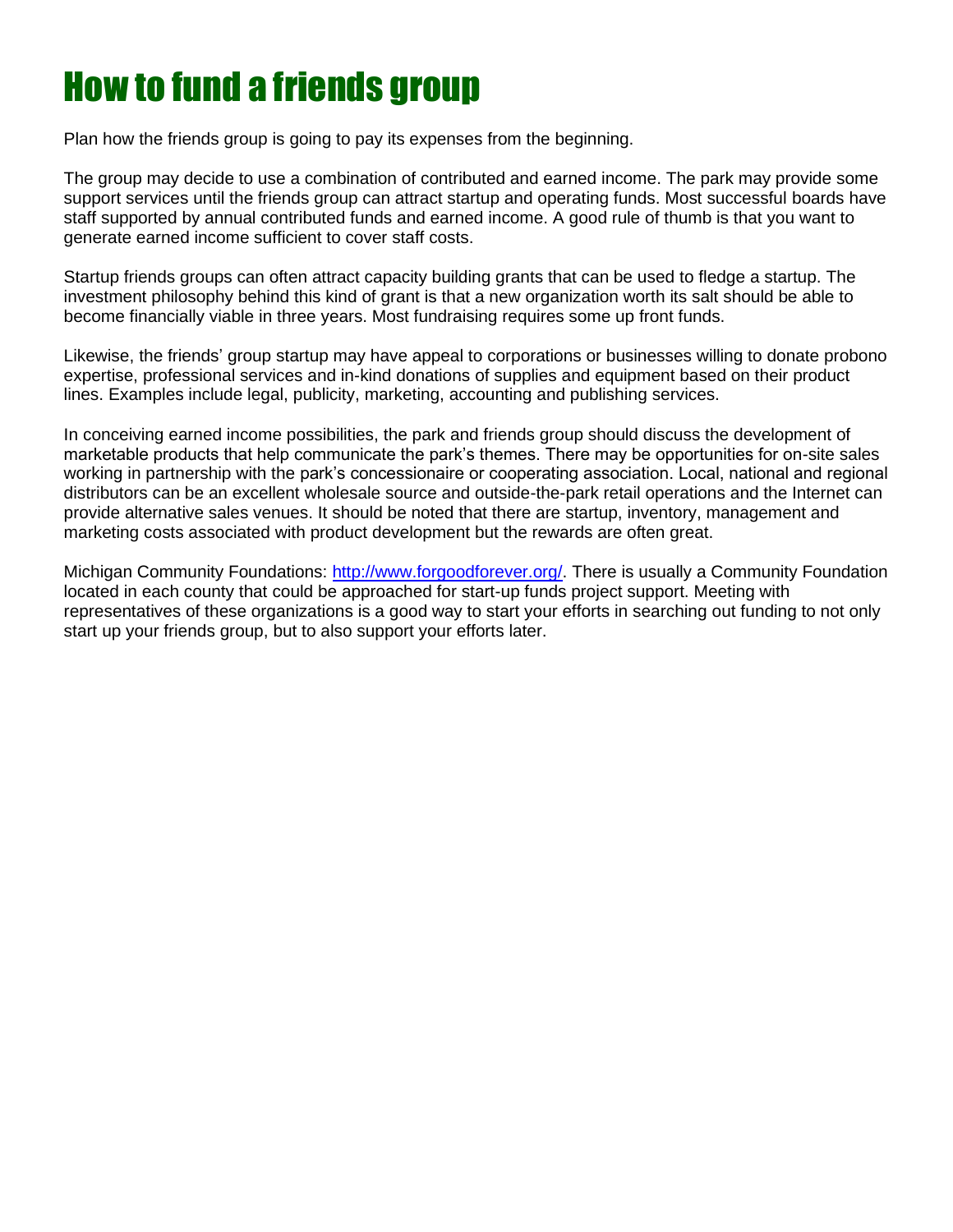### Non-profit organization requirements

Friends of Michigan State Parks groups can be organized as 501c3 nonprofit groups or can be less formal groups who gather together to help a park with a project or cause.

Becoming a 501c3 organization is not the first step in organizing a friends group. Each park, or state parks in general, needs to first put together its group of board members. The group works on bylaws, goals, objectives, etc. and files for state incorporation.

#### **Nonprofit incorporation requirements**

- Establish a name of corporation
- Elect a board of directors
- Create a mission statement
- Get a legal mailing address
- Develop bylaws
- File for Michigan incorporation
- File for Federal 501c3 status

Resources available to help in starting a nonprofit organization can be found at [www.mnaonline.org/startinganonprofit.aspx.](http://www.mnaonline.org/startinganonprofit.aspx)

Such resources include the opportunity to purchase the Guide for Nonprofit Startup, learn about upcoming trainings on this subject and link to IRS information related to starting a nonprofit.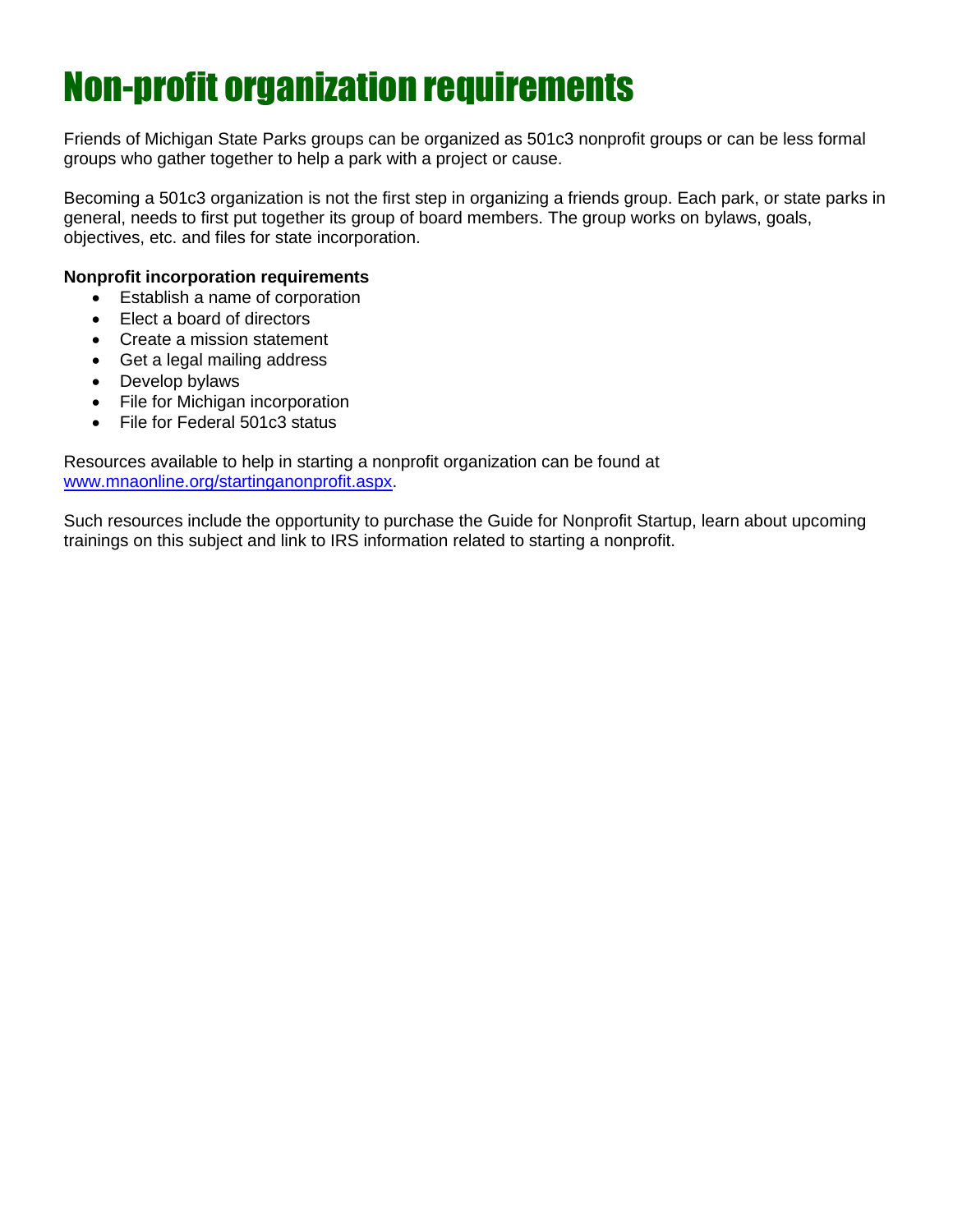# **Meetings**

Find a location for meetings that is visible and convenient. The more you can consistently meet at the same place, the more likely a new volunteer will be able to remember it and participate in the group. Park offices, picnic shelters or even park cabins are a logical choice for locations.

### Getting the Word Out

Once you've set up a meeting date and time, it's time to get the word out that you're seeking like-minded individuals who are interested in the park.

- Post fliers about the meeting at parks, local libraries, coffee shops and community centers.
- Write a short press release announcing the upcoming meeting. Be sure to include the basic information: who, what, when, where and why as well as a name and phone number of someone who can be contacted in case there are questions. Send your press release to Ami Van Antwerp at [vanantwerpa@michigan.gov](mailto:vanantwerpa@michigan.gov) to help you get started. Below is a sample of an announcement press release template.

### Sample Press Release:

Friends of (Your Name) State Park information

A Friends of (Your Name) State Park is in the process of being organized for the charitable and educational purpose of supporting, assisting and promoting interpretive, scientific, historic, educational and related visitor services at (your park). Those interested in supporting this valuable tourism resource, meeting new people and having fun should plan to attend the organizational meeting to be held at (time, date and place).

For details, contact… (provide a contact name, phone number and/or email address).

- Set up a table at community events
- Networking
	- Phone calls
	- $o$  Create a website
	- Social networking
- **Mailings** 
	- Postcards or door hangers in neighborhoods

### Something to think about:

Ultimately, 80 percent of volunteers come to a meeting or event because someone personally invited them.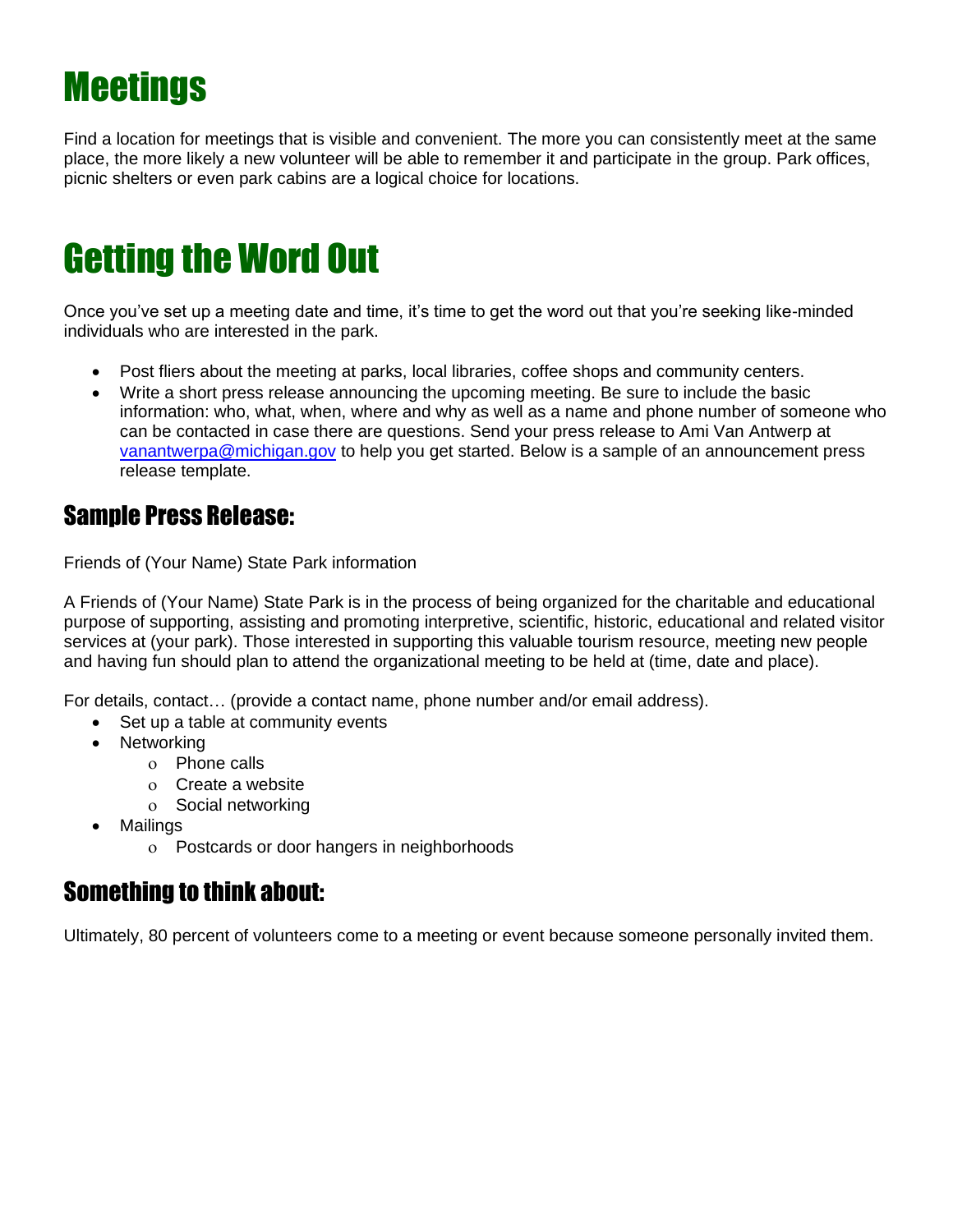# Functioning Roles for Officers

Elect a president, vice president, secretary and treasurer. Be sure to include the park supervisor or other park staffer as a liaison member to the group.

Sample ideas of the roles of elected officers:

#### **The president shall:**

- Preside at all meetings of the organization and the board of directors.
- Exercise general supervision over the interests and welfare of the organization.
- Appoint all committee chairs as needed.
- Be an ex-officio member of all committees.
- Call all meetings of the organization and the board of directors.
- Perform such duties as are required by the board of directors.

#### **The vice president shall:**

- Act in the absence of or during the incapacity of the president.
- Accept at least one other responsibility as may be agreed upon by the vice-president and president.

#### **The secretary shall:**

- Write and maintain minutes of all meetings of the organization and of the board of directors.
- Provide minutes in a timely fashion to the board of directors as determined by the president.
- Appoint a substitute secretary when the secretary cannot perform these duties.
- Perform other such duties as may normally be a part of the office of the secretary as assigned by the president of the board of directors.

#### **The treasurer shall:**

- Receive, account for and deposit in a bank all funds of the organization as directed by the board of directors.
- Make authorized disbursement by the issuance of checks which shall be countersigned by one other designated person.
- Keep an accurate record of the names and addresses of all members and dues paid.
- Help prepare and send annual statements encouraging members to renew their membership.
- Maintain appropriate financial records which shall be subject to inspection and audit as directed by the board of directors.
- Prepare and submit such financial statements or reports as may be required by laws or regulations and/or as requested by the president or board of directors.
- Perform such other duties as may be assigned by the president or the board of directors.

Other board members might consist of an outreach coordinator, grant writer, documenter, photographer and historian.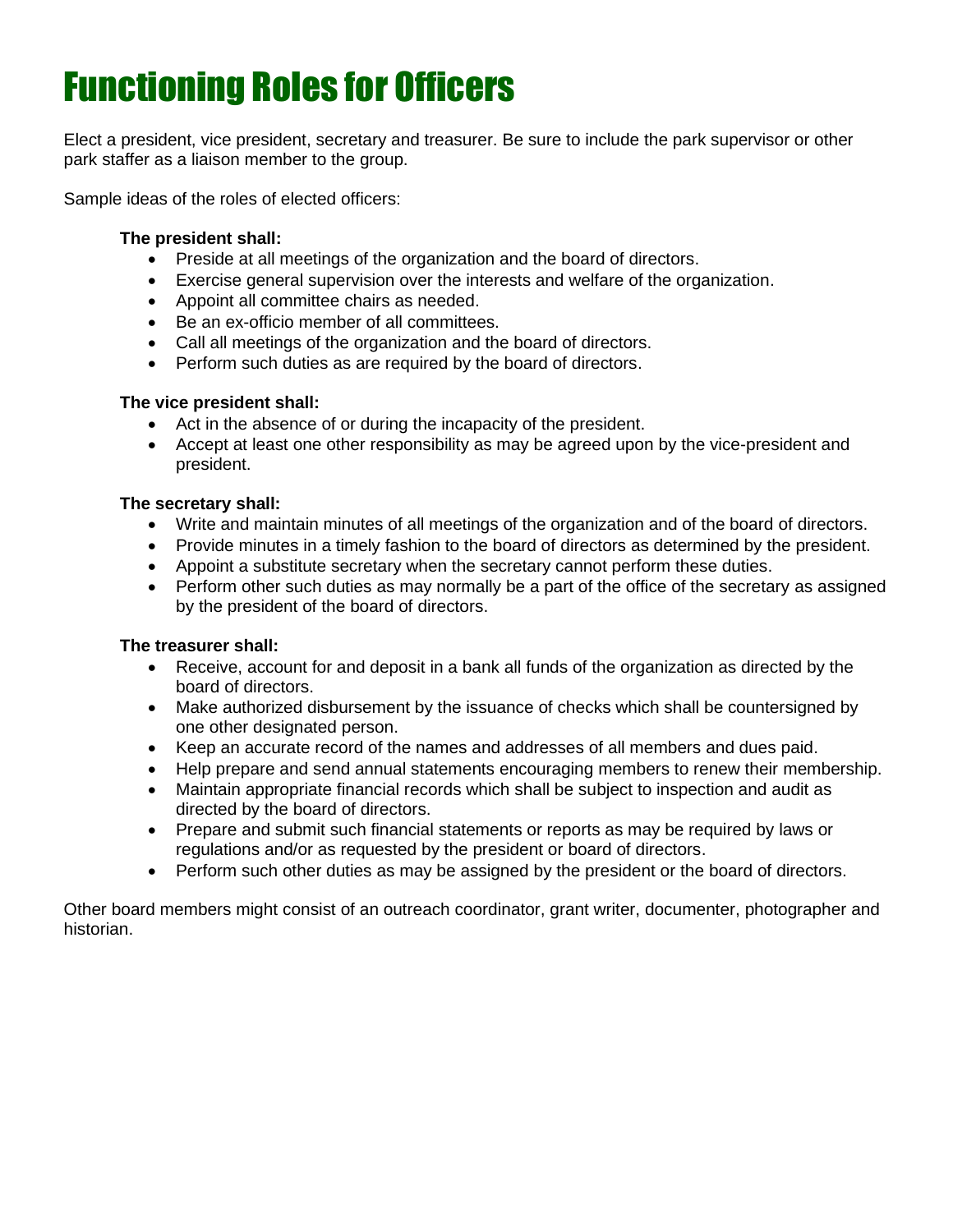# Event Checklist

Once you have determined a project for the park, use the sample checklist to make sure you're ready to go.

#### **Preparation**

- Do a site walk-through to determine areas and tasks for volunteers
- Establish date and time of event
- Reserve any tools or items available from park staff
- Ask for business donations of beverages, refreshments or giveaways
- Publish event information on DNR website, local paper or other media
- Post flyers in libraries, coffee shops, community centers or other public places

#### **Obtaining special permits**

Often special permits must be obtained to stay in compliance with other state agencies' rules and regulations for things such as alcohol consumption, food preparation and raffles. Be sure to check the rules and obtain the proper permits well in advance of your event.

#### **Alcohol permits**

- The special license takes 10 days to process
- Must submit proof of nonprofit status
- Charter, bylaws, articles of incorporation
- Maximum of twelve (12) one-day licenses per year
- Must provide a detailed diagram of area to be licensed
- Include actual dimensions, fencing and security provisions

#### **Fees**

- Organizations that have been registered for less than one year: \$50/day (additional \$7.50 for Sunday service of spirits)
- Organizations that have been registered for more than one year: \$75/day (additional \$3.75 for Sunday service of spirits)

### Something to think about:

Keep things light, keep a read on how the group is functioning. Make sure people are having fun and not burning out and that the group's process is facilitating equitable involvement by all members.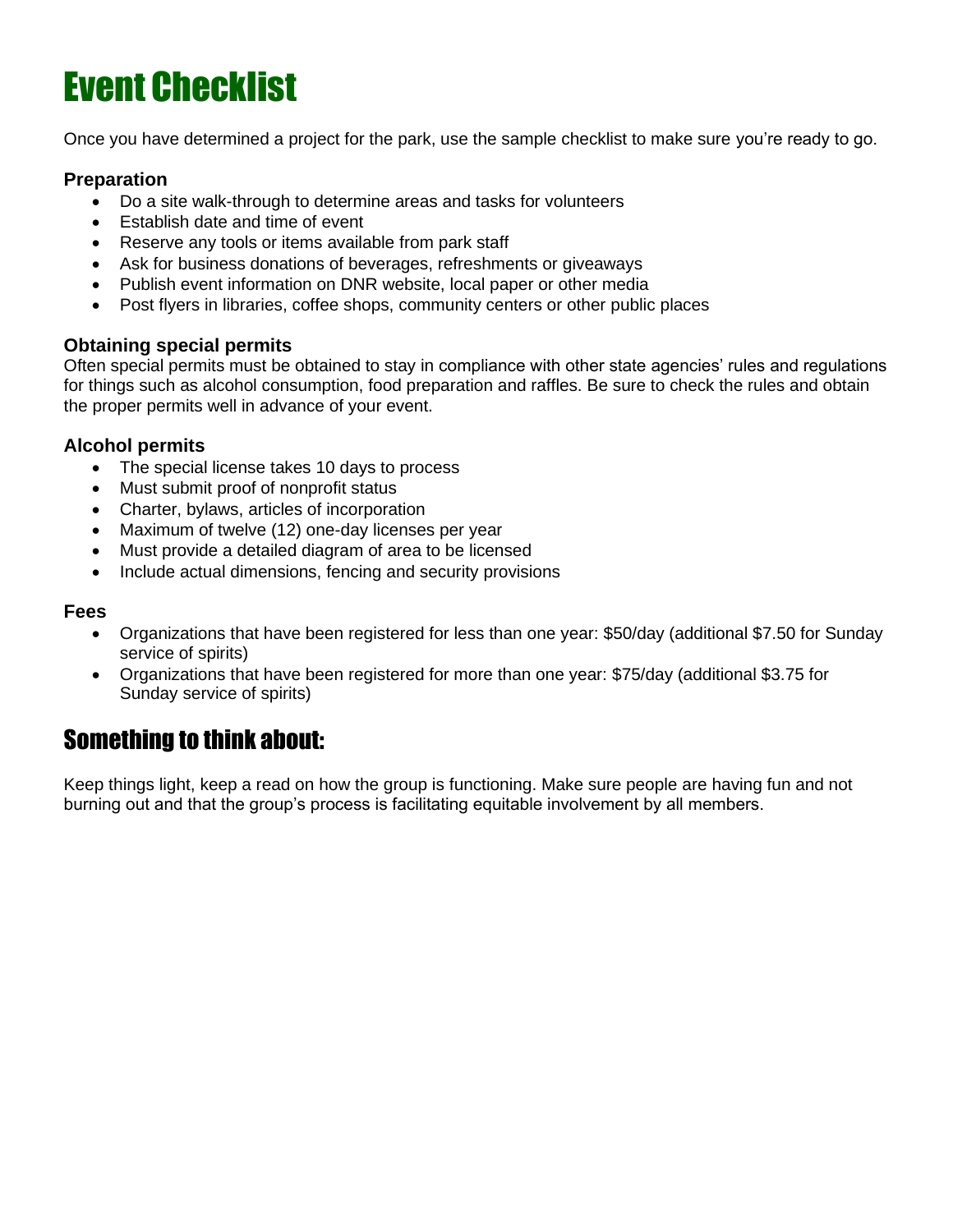### Obtaining Special Permits

#### **Food service permits**

The guidelines for obtaining a temporary food service permit can be found at [http://www.michigan.gov/documents/MDA\\_FS\\_Temp\\_FS\\_App\\_ElectronicForm\\_84673\\_7.pdf](http://www.michigan.gov/documents/MDA_FS_Temp_FS_App_ElectronicForm_84673_7.pdf)

If all guidelines are met, the application for obtaining a permit can be found at [http://www.michigan.gov/documents/MDA\\_FoodEstablishmentLicenseApplicationForm\\_41243\\_7.pdf](http://www.michigan.gov/documents/MDA_FoodEstablishmentLicenseApplicationForm_41243_7.pdf)

The Michigan Food Law, food code and other regulations can be found at [http://www.michigan.gov/documents/mdard/MI\\_Modified\\_2009\\_Food\\_Code\\_396675\\_7.pdf](http://www.michigan.gov/documents/mdard/MI_Modified_2009_Food_Code_396675_7.pdf)

#### **Gambling Permits**

#### **Qualification requirements:**

Allow eight weeks for process of application. The full list of requirements can be found at [http://www.michigan.gov/documents/BSL-CG-1516\\_1359\\_7.pdf.](http://www.michigan.gov/documents/BSL-CG-1516_1359_7.pdf)

#### **Raffle license information:**

Allow six weeks for application process. The application can be found at [http://www.michigan.gov/documents/BSL-CG-1516\\_1359\\_7.pdf.](http://www.michigan.gov/documents/BSL-CG-1516_1359_7.pdf)

For a list of rules for all charitable gaming, visit [http://www.michigan.gov/cg/0,1607,7-111-34702\\_34704---](http://www.michigan.gov/cg/0,1607,7-111-34702_34704---,00.html) [,00.html.](http://www.michigan.gov/cg/0,1607,7-111-34702_34704---,00.html)

### Something to think about:

Before your event, be sure to contact your county health office to determine if it requires any changes from the Michigan Food Law.